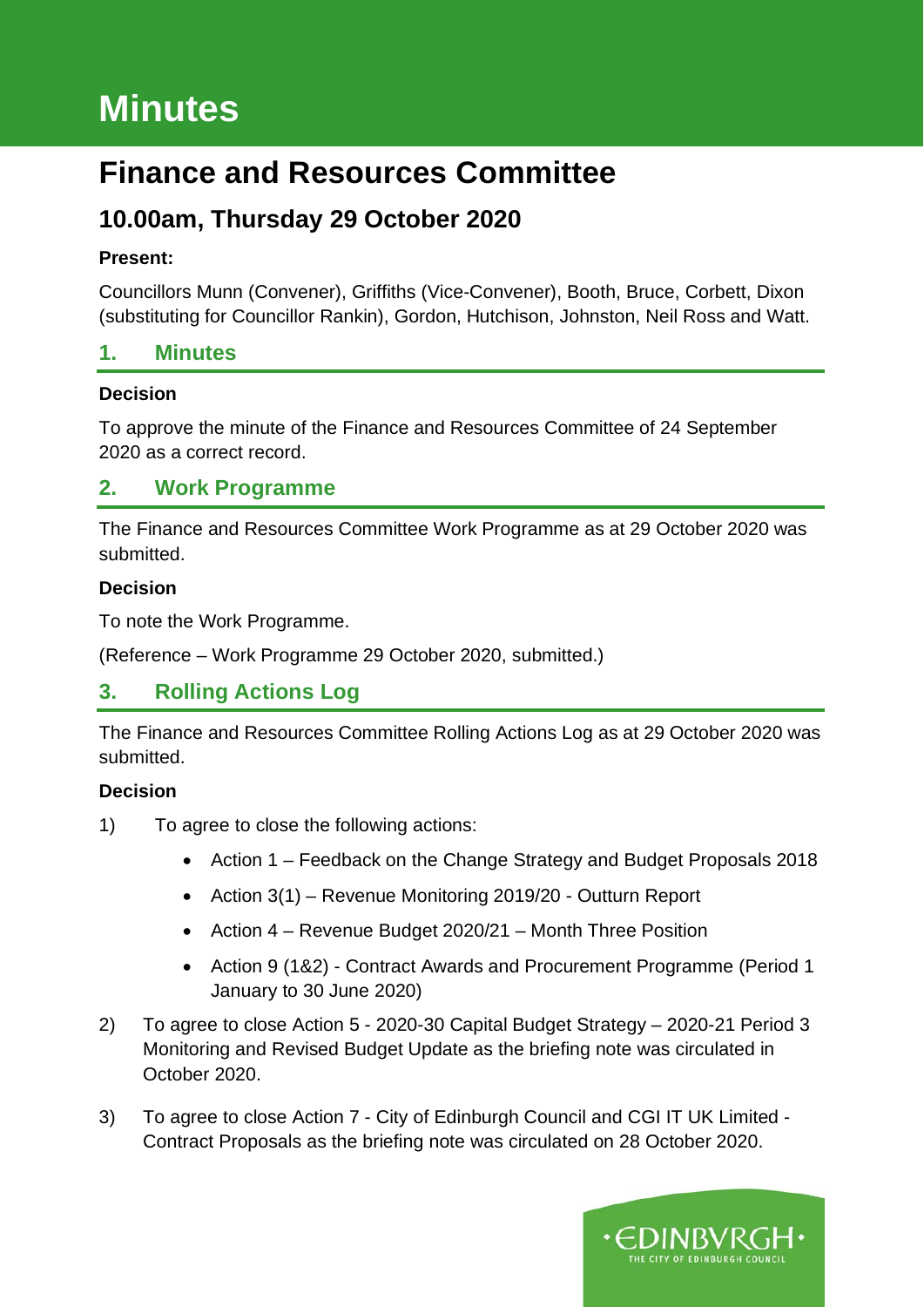- 4) To note that the information requested for Action 2 Fleet Renewal Programme would be included in the report to committee in December.
- 5) To agree to close Action 6 Workforce Dashboard June 2020 as the briefing note was circulated on the day of meeting.
- 6) To otherwise note the remaining outstanding actions.

(Reference – Rolling Actions Log, 29 October 2020, submitted.)

### **4. Business Bulletin**

The Finance and Resources Committee Business Bulletin for October 2020 was submitted.

#### **Decision**

To note the Business Bulletin.

(Reference – Business Bulletin, 29 October 2020, submitted.)

### **5. Revenue Budget 2020/23: 2020/21 Month Five Position and Framework Assumptions Update**

An update was provided on the estimated expenditure and income impacts of the Covid-19 pandemic for the Council and its Arm's-Length External Organisations (ALEOs) during 2020/21, alongside offsetting sources of confirmed or anticipated funding. This analysis indicated a reduction in the residual gap from £12.2m to £5.1m since the previous report considered by the Finance and Resources Committee on 24 September 2020.

- 1) To note the further reduction in the projected in-year deficit to £5.1m.
- 2) To note, nonetheless, that the expenditure and income projections set out within the report remained subject to significant uncertainty and potential variation given current events.
- 3) To note the progress in the development of an income compensation scheme and availability of potential financial flexibilities.
- 4) To note that a further update would be presented to the Finance and Resources Committee's next meeting on 3 December.
- 5) To note the changes to future years' planning assumptions in light of the pandemic's longer-term impacts, resulting in a need to identify at least an estimated £16.1m of additional savings in 2021/22.
- 6) To agree to include in the report coming to Committee in December:
	- Further detail on the additional flexibilities.
	- The cost of the independent review and a breakdown of charges.
	- The outcome of discussions with COSLA on funding not within the EIJB's remit being given to the Council.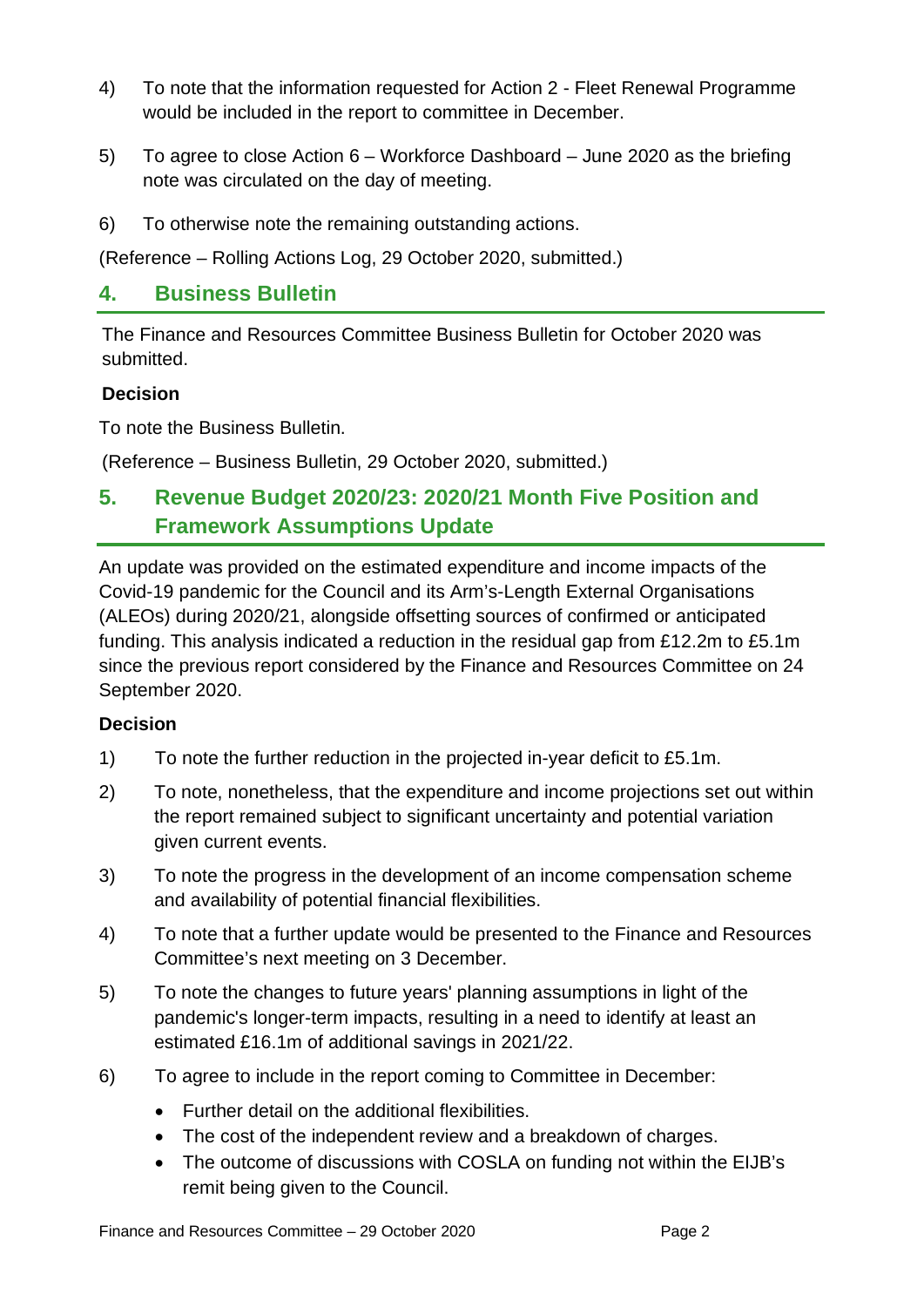- Any considerations taken on a broader range of contingency savings to mitigate potential further lockdown measures.
- 7) To agree to provide an update to each committee meeting on the financial impact of the independent inquiry.
- 8) To refer the report to the Governance, Risk and Best Value Committee for scrutiny as part of its work programme.
- 7) To refer the report to Council on 19 November to authorise the use in 2020/21 of up to £0.6m from the Council's earmarked reserves to meet costs associated with the independent review of the Council's whistleblowing arrangements and culture.

(References – Finance and Resources Committee, 24 September 2020 (item 4); report by the Executive Director of Resources, submitted.)

### **6. 2020-30 Capital Budget Strategy – 2020/21 Period Five Monitoring and Revised Budget Update**

Capital expenditure and funding forecasts for 2020/21 were provided, including explanations for variances. It was highlighted that the extent of the impact from Covid-19 was likely to differ between programmes and projects and it would still be too early to understand the full cost to the Council.

#### **Decision**

- 1) To note the Capital monitoring position for the General Fund and Housing Revenue Account (HRA) at month five for 2020-21.
- 2) To refer the report to the Governance, Risk and Best Value Committee as part of its work programme.

(Reference – report by the Executive Director of Resources, submitted.)

### **7. Resources Directorate - Revenue Budget Monitoring 2020/21 – Month Five Position**

The projected month five revenue monitoring position for the Resources Directorate was set out, based on actual expenditure and income to the end of August 2020 and expenditure and income projections for the remainder of the financial year.

- 1) To note that the Resources Directorate was forecasting a favourable budget variance of £0.165m for 2020/21.
- 2) To note a further £0.950m of in-year savings following the Committee approved extension of the IT contract with CGI, which contributed towards the Council's overall financial position.
- 3) To note that the Executive Director of Resources and Heads of Service were continuing to progress identification of additional savings measures to offset any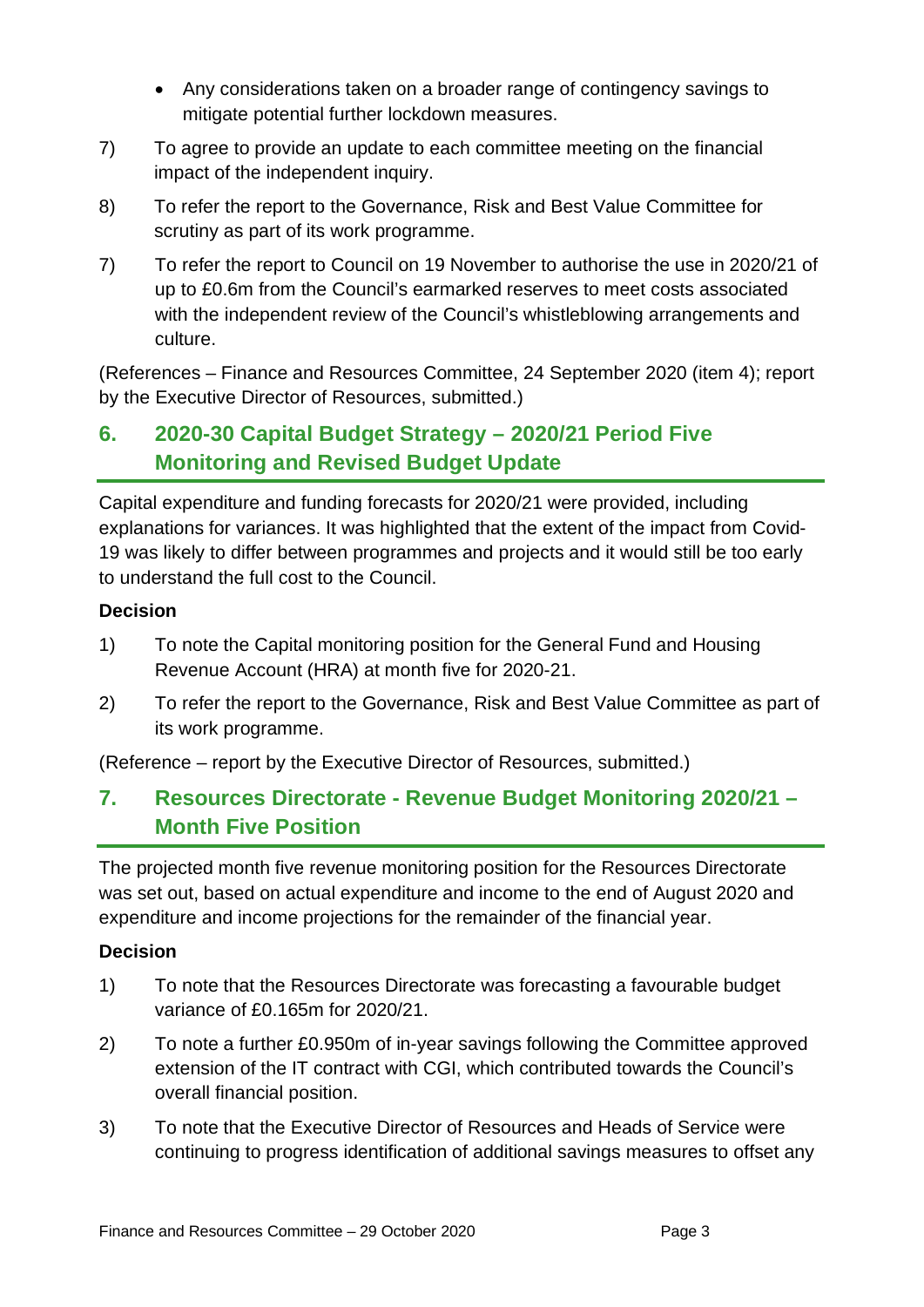further budget pressures arising to achieve outturn expenditure in line with the approved revenue budget for 2020/21.

4) To note the ongoing risks to the achievement of a balanced revenue budget projection for the Directorate.

(Reference – report by the Executive Director of Resources, submitted.)

### **8. Chief Executive's Services - Revenue Budget Monitoring 2020/21 - Month Five Position**

The projected five-month revenue budget monitoring position for Chief Executive's Services was set out, based on actual expenditure and income to the end of June 2020 and expenditure and income projections for the remainder of the financial year. **Decision**

To note it was forecast that outturn would be in line with the approved revenue budget for the Chief Executive's services for 2020/21.

(Reference – report by the Executive Director of Resources, submitted.)

### **9. Extension to Existing Contractor Works Framework**

Approval was sought to extend, under a waiver of the Contract Standing Orders, the Council's existing Contractor Works Framework Agreement. This framework was strategically important and supported a large amount of the Council's construction activity, including the Council's Capital Investment Programme (2019-2024) incorporating a range of new builds and refurbishments for early years, primary and secondary schools, libraries, care homes, day care centres and sports centres as well as a major asset management lifecycle refurbishment of the Council estate.

#### **Decision**

To approve an extension to the Council's Contractor Works Framework Agreement, under a waiver of the Contract Standing Orders, for a period of up to 24 months, from November 2020, with the Lots to be extended and the relevant contractors as follows:

- 1) Lot 1 Electrical Installation Works to Arthur McKay & Co Ltd (now t/a Atalian Servest AMK Ltd), Dacoll (Electrical Contracting) Ltd, FES Ltd, Nicholson Bros (Electrical Contractors) Ltd and Skanska FM Ltd at an estimated contract value of £9.4M for the extension period.
- 2) Lot 2 Mechanical Installation Works to Arthur McKay & Co Ltd (now t/a Atalian Servest AMK Ltd), FES Ltd and Skanska FM Ltd at an estimated contract value of £7.8M for the extension period.
- 3) Lot 3 Roofing & Rainwater Works to Advance Construction Ltd, Clark Contracts Ltd, G Grigg & Sons, James Breck Ltd, Watson & Lyall Ltd and Zenith at an estimated contract value of £4.5M for the extension period.
- 4) Lot 4 Timber/uPVC Windows, Doors & Screens to Ashwood Scotland Ltd, Clark Contracts Ltd, Cornhill Building Services Ltd, Lakehouse Contracts Ltd and Watson & Lyall at an estimated contract value of £6.8M for the extension period.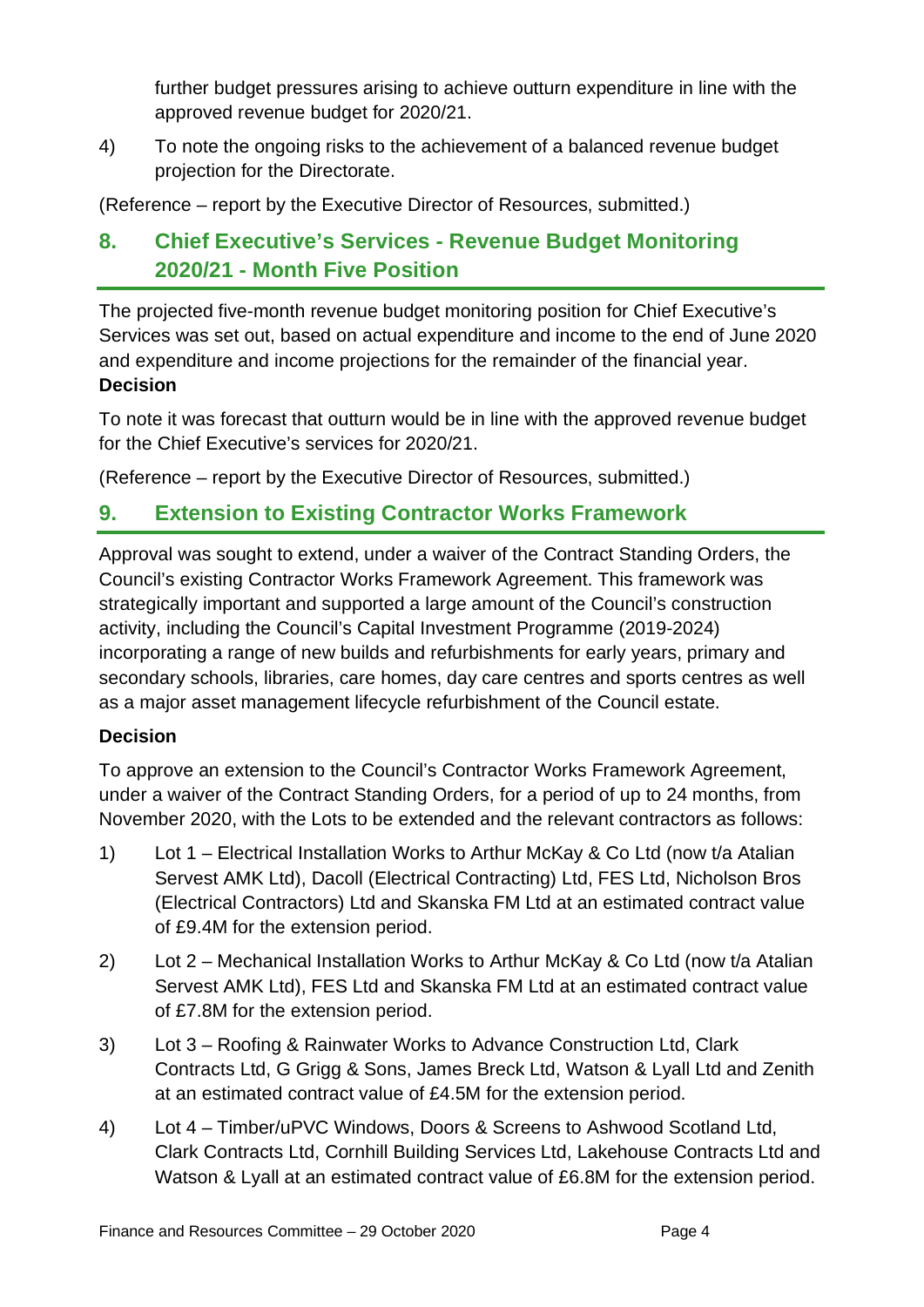- 5) Lot 6 Multi-Trade Works Packages up to £500,000 in individual value to Ashwood Scotland Ltd, Cornhill Building Services Ltd, Clark Contracts, Maxi Construction and Morris & Spottiswood at an estimated contract value of £15.9M for the extension period.
- 6) Lot 7 Multi-Trade Works Packages between £500,001 £5,000,000 in individual value to CCG Ltd, ESH Construction, Graham Construction, Lakehouse Contracts Ltd and Maxi Construction at an estimated contract value of £19.7M for the extension period.
- 7) Lot 8 Multi-Trade Works Packages above £5,000,000 in individual value to BAM Construction, CCG Ltd, Graham Construction, McLaughlin & Harvey and Morgan Sindall at an estimated contract value of £27.7M for the extension period.
- 8) Lot 9 Stonework and Masonry Works to Cornhill Building Services, G Grigg & Sons, Go Wright, Historic Property Restoration, James Breck Ltd and Zenith at an estimated contract value of £4.3M for the extension period.
- 9) Lot 10 Groundworks, Civil Works and Concrete Repairs to Advance Construction Ltd, Luddon Construction, MacKenzie Construction and Premier One at an estimated contract value of £7.3M for the extension period.
- 10) Lot 12 Water Treatment and Legionella Management Works to Caledonia Heating, Envirocure, GBS Building Services, HSL Compliance Ltd, Integrated Water Services Ltd and SPIE Ltd at an estimated contract value of £21K for the extension period.

(Reference – report by the Executive Director of Resources, submitted.)

### **10. Award of Contract for Professional Services Framework**

Approval was sought to award a multi-lot framework agreement to the most economically advantageous organisations identified following a competitive tendering process. The framework consisted of 12 Lots for professional services to support the Council's technical services in delivering an undefined programme of construction, maintenance and repair programmes.

The estimated Framework value included £95 million of Council spend.

- 1) To approve the award of a multi-lot framework agreement for Professional Services to the suppliers set out in Appendix 1 of the report by the Executive Director of Resources. The framework consisted of 13 Lots with an estimated value to the Council of £95 million over the maximum four-year term. Lot 9 was not being recommended for approval, reducing the framework to 12 Lots in total that approval was sought for, as follows:
	- i) The award of Lot 1 Project Management Services at an estimated contract value of £2,000,000 per annum.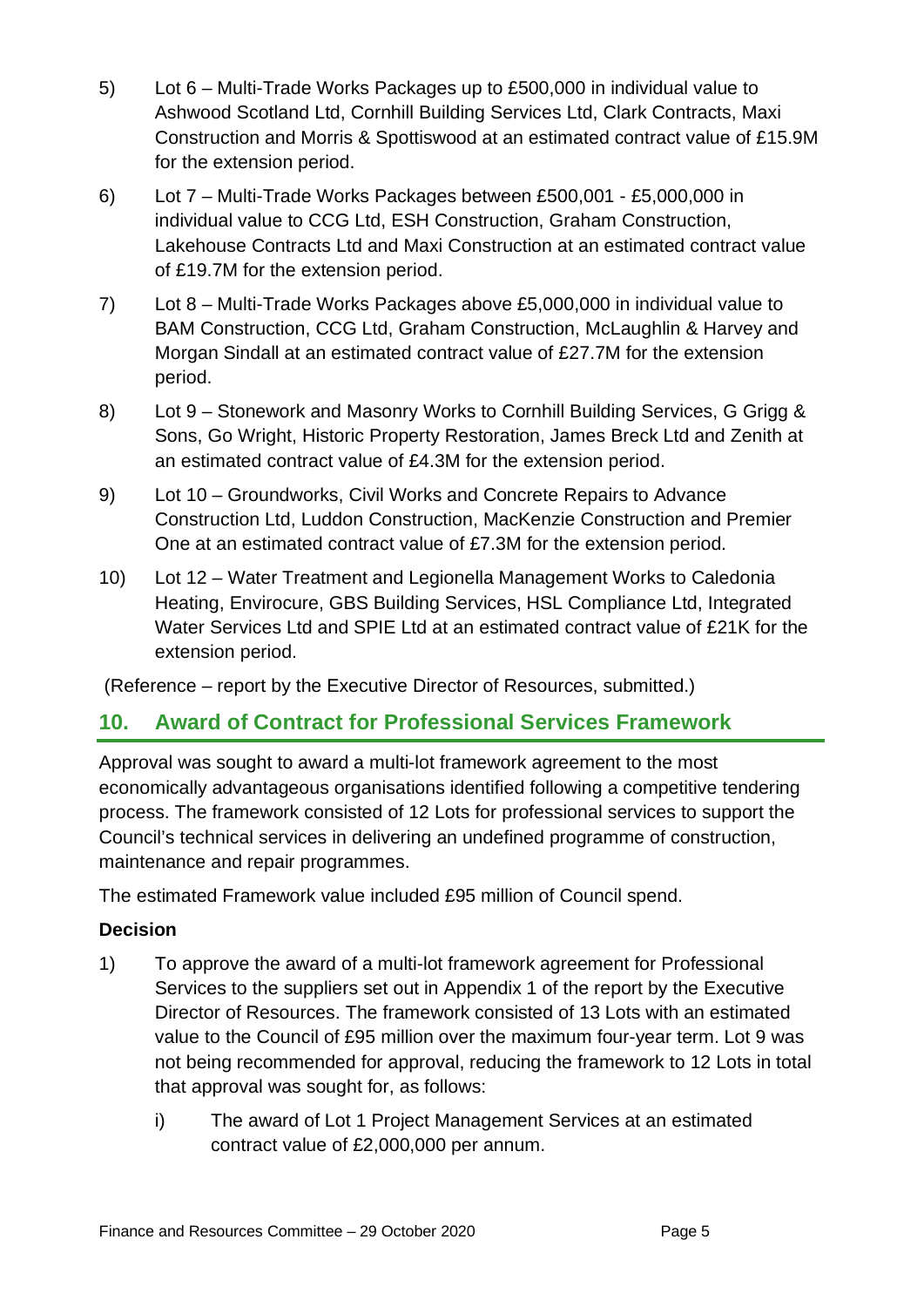- ii) The award of Lot 2 Building Surveying Services at an estimated contract value of £2,000,000 per annum.
- iii) The award of Lot 3 Quantity Surveying Services at an estimated contract value of £2,500,000 per annum.
- iv) The award of Lot 4 Architectural Services Education/Non-residential at an estimated contract value of £2,500,000 per annum.
- v) The award of Lot 5 Architectural Services Residential at an estimated contract value of £2,500,000 per annum.
- vi) The award of Lot 6 Architectural Services Landscape at an estimated contract value of £750,000 per annum.
- vii) The award of Lot 7 Structural and Civil Engineering Services at an estimated contract value of £3,000,000 per annum.
- viii) The award of Lot 8 Mechanical and Electrical Engineering Services at an estimated contract value of £2,500,000 per annum.
- ix) The award of Lot 10 Interior Design Services at an estimated contract value of £1,500,000 per annum.
- x) The award of Lot 11 Multi-Discipline Design Team Services at an estimated contract value of £3,000,000 per annum.
- xi) The award of Lot 12 Passive House Designer (Architect) Services at an estimated contract value of £500,000 per annum.
- xii) The award of Lot 13 Transportation Services at an estimated contract value of £1,000,000 per annum.
- 2) To note that the contract values above were reflective of estimated future pipeline of works and that the scope of works could fluctuate subject to budget allocation and funding approvals.
- 3) To note that the Framework Agreement was a collaborative arrangement to be used predominantly by Place Development and Property and Facilities Management. This Framework Agreement could also be utilised by 188 Participating Sector Partners. Where this occurred the Council would generate income via a rebate from the suppliers used by those contracting authorities.

(Reference – report by the Executive Director of Place and the Executive Director of Resources, submitted.)

### **11. Workforce Dashboard – August 2020**

A summary was provided of workforce metrics for the core and flexible workforce, absence, transformation/redeployment, risk, and performance, as detailed on the Finance and Resources Committee Workforce Dashboard, for the period of August 2020.

#### **Decision**

To review and note the workforce information contained in the dashboard.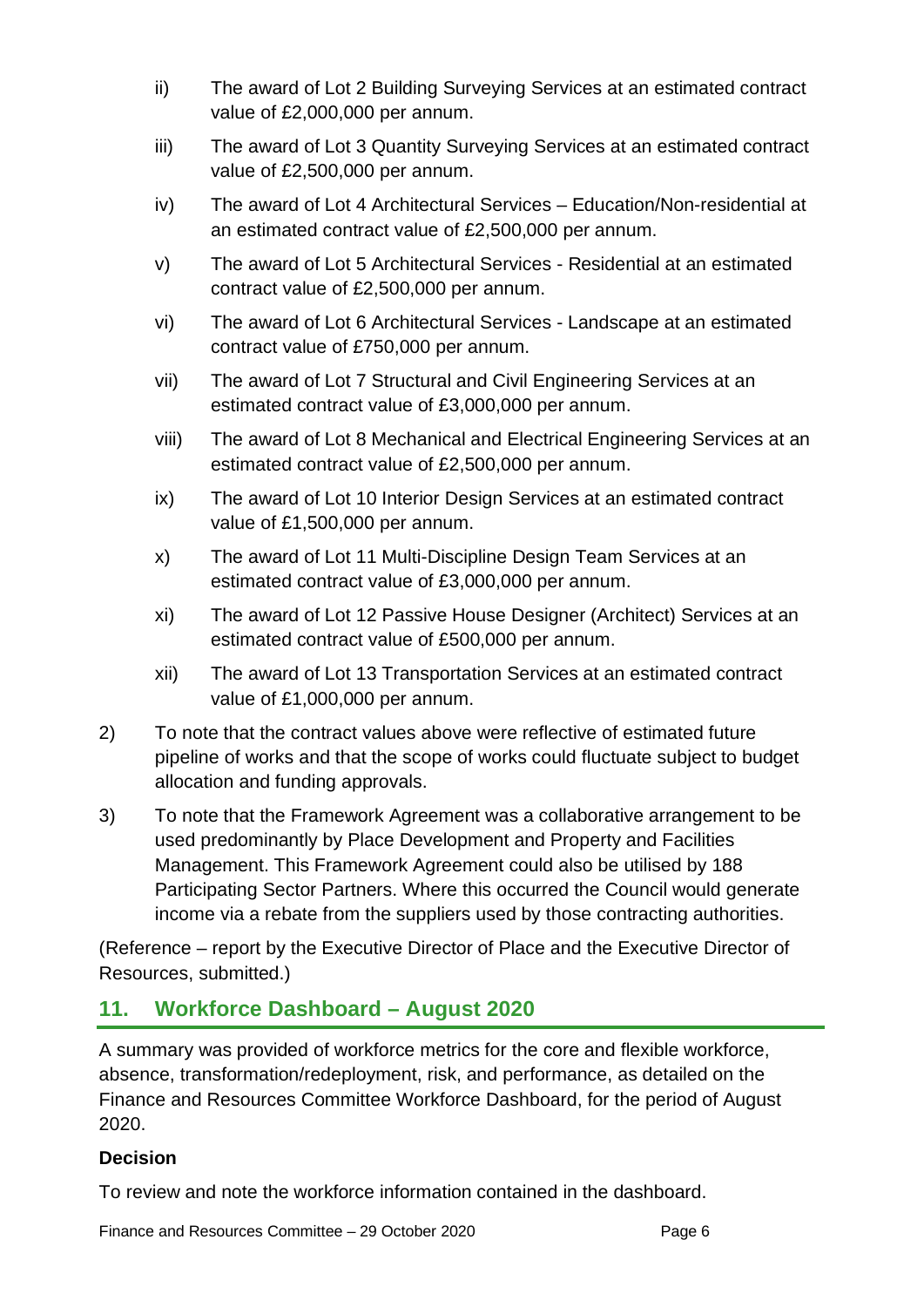(Reference – report by the Executive Director of Resources, submitted.)

### **12. Housing Capital Works Framework Agreement 2020- 2024**

Approval was sought to award a multi Lot Framework Agreement for the Housing Capital Works Programme 2020- 2024 for a period of up to four years.

The framework now consisted of 15 Lots, with four of the lots broken into sub lots, and had an estimated value of up to £140m over the four-year period, subject to use.

- 1) To approve the award of a multi-Lot framework agreement following a competitive tendering process for the Housing Property Capital Works Programme 2020-2024 to the contractors set out in Appendix 1 of the Report by the Executive Director of Place. The framework consisted of 16 Lots with four of the Lots broken into sub Lots with an estimated value of £140million over the maximum term. Lot 4 would not be progressed, reducing the framework to 15 Lots in total that approval was sought to award, as follows:
	- i) The award of Lot 1 Electrical Works with sub lots with an estimated value of £2.1 million per annum.
	- ii) The award of Lot 2 Multi Trade Works of less than £0.5m with an estimated value of £2.4m per annum.
	- iii) The award of Lot 3 Multi Trade Works greater than £0.5m with an estimated value of £6.2m per annum.
	- iv) The award of Lot 5 Kitchen and Bathroom with an estimated value of £7.5m per annum.
	- v) The award of Lot 6 Lift Replacement with an estimated value of £1.2m per annum.
	- vi) The award of Lot 7 Mechanical & Electrical Works with an estimated value of £1.95m per annum.
	- vii) The award of Lot 8 Domestic Gas Installations with an estimated value of £2.4m per annum.
	- viii) The award of Lot 9 Security with an estimated value of £1.8m per annum.
	- ix) The award of Lot 10 Painting & Decorating with an estimated contract value of £0.240m per annum.
	- x) The award of Lot 11 Adaptations with an estimated value of £1.44m per annum.
	- xi) The award of Lot 12 Lead Replacement with an estimated value of £0.6m per annum.
	- xii) The award of Lot 13 Demolition City Wide less than £0.250m with an estimated value of £0.6m per annum.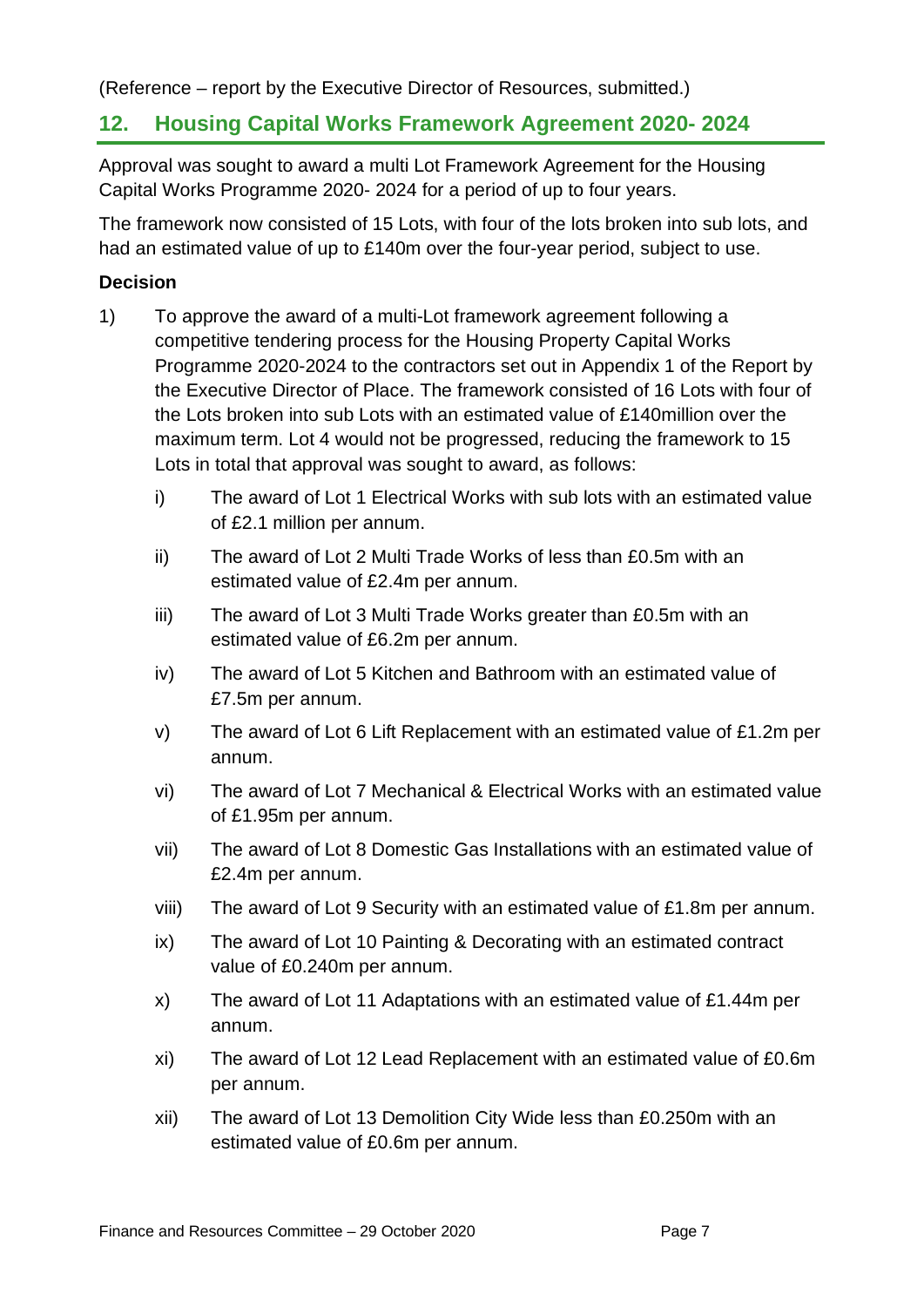- xiii) The award of Lot 14 Demolition City Wide more than £0.250m with an estimated value of £0.750m per annum.
- xiv) The award of Lot 15 Energy Efficiency Installations with sub lots with an estimated value of £3.52m per annum.
- xv) The award of Lot 16 External Works neighbourhood environmental projects (NEPs) with an estimated value of £2.52m per annum.
- 2) To agree to delegate authority to the Executive Director of Place for the awarding of mini competitions, which were undertaken using the framework and to note that these awards would be reported to the Finance and Resources Committee under the six-monthly procurement report for Awards of Contract under delegated authority.

(Reference – report by the Executive Director of Place, submitted.)

### **13. Telford NHT 2011 LLP: Sale of Homes to LAR Housing Trust**

Approval was sought for the Council to sell 89 homes held in the Telford NHT 2011 Limited Liability Partnership (LLP) to LAR Housing Trust, to be retained as affordable rented housing whilst ensuring that those tenants who were willing and able to purchase a home within the development were provided with an opportunity to do so.

#### **Decision**

- 1) To approve the sale of the Telford NHT 2011 LLP homes to LAR Housing Trust for the sum of £11.6 million, on the terms and conditions outlined in the report by the Executive Director of Place.
- 2) To delegate approval to the Executive Director of Place to conclude the disposal.
- 3) To note that following the conclusion of the sale and the wind up of the LLP, the Council as developer was expected to receive an estimated £0.200m in unspent reserves and to approve ring-fencing of these reserves to support the delivery of affordable housing.

(Reference – report by the Executive Director of Place, submitted.)

### **14. Contract Award Recommendations in Respect of 'Receipt and Processing of Dry Mixed Recyclates'**

Approval was sought to award the contract for 'Receipt and Processing of Dry Mixed Recyclates' to Biffa Waste Services Limited, to commence on 29 November 2020 for an initial period of three years, with options to extend for up to two further periods of 12 months each, at a total estimated net cost of £7,875,000.

#### **Decision**

1) To approve the award of contract in respect of the 'Receipt and Processing of Dry Mixed Recyclates'.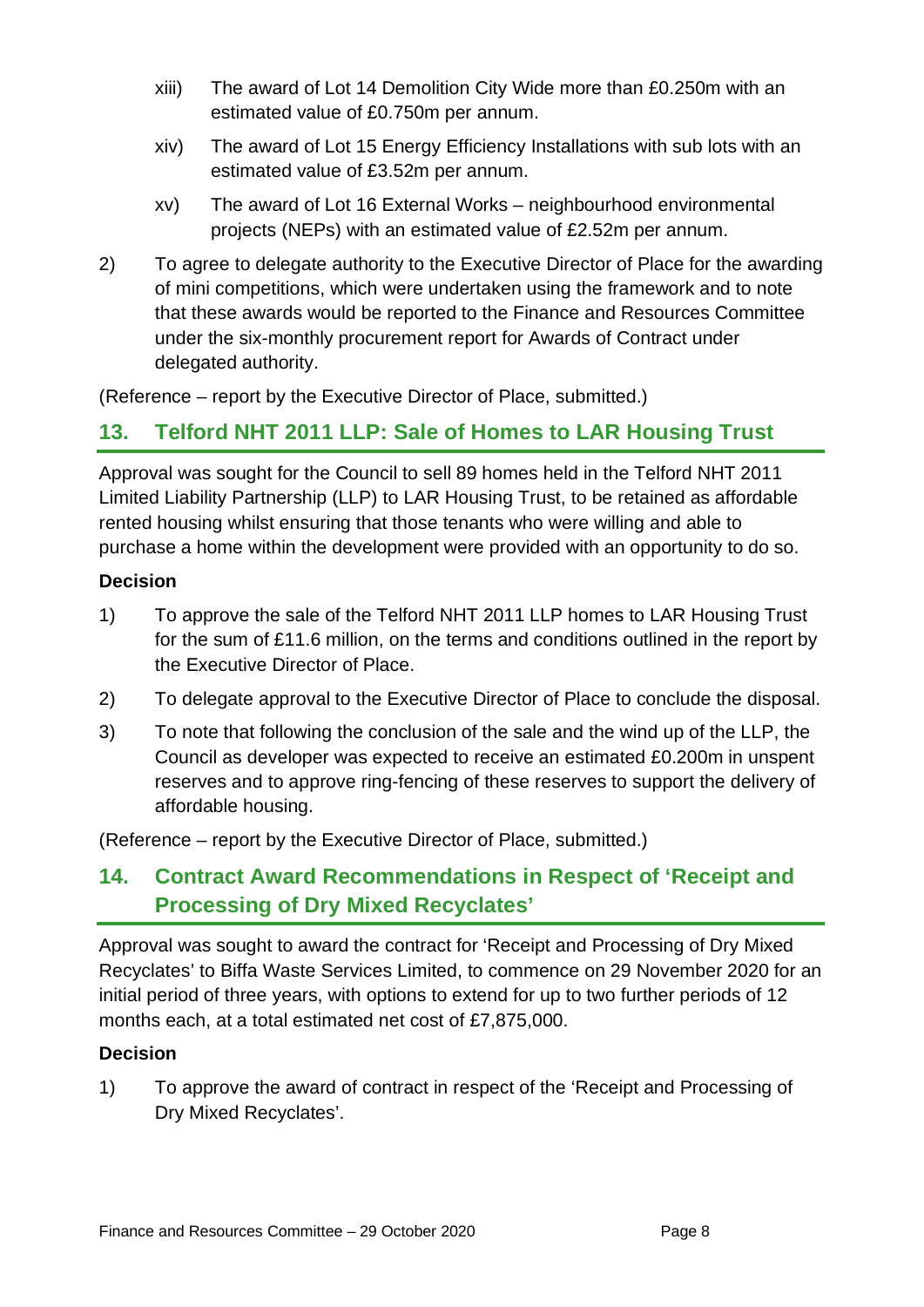2) To approve the commencement of the contract on 29 November 2020 for an initial period of three years, with options to extend for up to two further periods of twelve months each, at a total estimated net cost of £7,875,000.

(Reference – report by the Executive Director of Place, submitted.)

### **15. Disposal of Bulky Waste**

Approval was sought for a 14-week extension (1 October 2020 – 8 January 2021) of the current waiver (2143) with Hamilton Waste & Recycling Ltd for the treatment and disposal of bulky waste from Household Waste and Recycling Centres (HWRC's), Special Uplifts and Street Cleansing (flytipping) whilst the replacement contract procurement exercise was completed.

#### **Decision**

- 1) To approve a 14-week extension (1 October 2020 8 January 2021) of current waiver with Hamilton Waste & Recycling Ltd for the treatment and disposal of bulky waste from Household Waste and Recycling Centres (HWRC's), Special Uplifts and Street Cleansing (flytipping).
- 2) To note the value of the 14-week extension of current waiver would be in the region of £91,000.
- 3) To note that £75,000 of additional costs were incurred in June and July 2020 with the reopening of HWRC's and the reduction in the number of skips.
- 4) To note that the total value of this waiver including the 14-week extension and additional HWRC costs was £403,600.
- 5) To note that at time of writing the procurement exercise for this contract would be in the final stages, with a 'preferred bidder' identified. It was intended to bring the award of contract to Committee on 3 December 2020 for approval.
- 6) To note that this waiver extension would ensure continuity of service provision until a new contract for disposal of bulky waste could be procured and implemented.

(Reference – report by the Executive Director of Place, submitted.)

### **16. Homelessness Services – Use of Temporary Accommodation**

During the Covid-19 pandemic, the Council had used significantly more temporary accommodation in order to support vulnerable people and ensure the spread of the virus was minimised amongst the homeless population.

Approval was sought to enter into spot contracts for temporary accommodation comprised of flats, bed and breakfasts and tourist hotels on a spot purchase basis for the period to 31 March 2021, to supplement the current contracted provision of accommodation.

#### **Decision**

1) To agree to enter into spot contracts for temporary accommodation comprised of flats, bed and breakfasts and tourist hotels on a spot purchase basis for the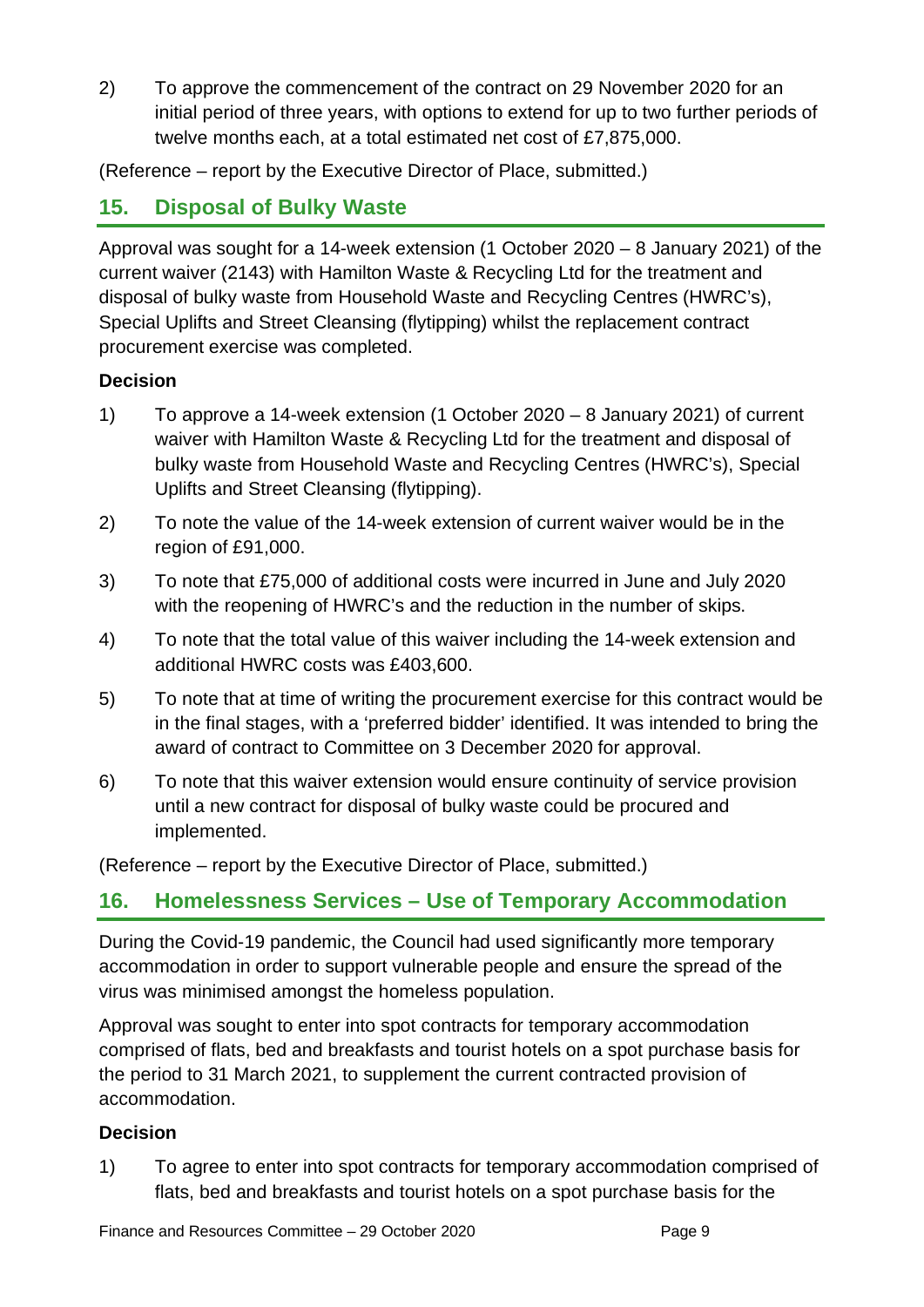period to 31 March 2021, to supplement the current contracted provision of accommodation.

- 2) To note that the Policy and Sustainability Committee previously approved waivers to the value of £9.29m on 25 June 2020.
- 3) To approve the additional waivers totalling £3.504m and note that £0.785m of waivers previously approved were no longer required.
- 4) To note the increased use and cost of temporary accommodation during the pandemic to 31 March 2021.
- 5) To agree to discuss with Planning Enforcement the option of directly contacting holiday let owners.

(References – Policy and Sustainability Committee of 25 June 2020 (item 16); report by the Executive Director for Communities and Families, submitted.)

#### **Declaration of Interests**

Councillor Corbett declared a non-financial interest in the above item as an employee of Shelter Scotland.

### **17. Annual Fraud Prevention and Detection Report**

An annual overview was provided of fraud prevention and detection activities undertaken in 2019/20.

#### **Decision**

To note the fraud prevention and detection work undertaken during the 2019/20 financial year.

(Reference – report by the Executive Director of Resources, submitted.)

### **18. 26 Cultins Road, Edinburgh – Proposed Lease Extension**

Multi-Fleet Services Limited currently occupied 0.26 hectares (0.64 acres) at 26 Cultins Road, Edinburgh on a ground lease which expired on 18 September 2024. Approval was sought to grant the tenant a 6-year lease extension on the terms and conditions outlined in the report by the Executive Director of Resources.

#### **Decision**

To approve a 6-year lease extension to Multi-Fleet Services Limited at 26 Cultins Road, Edinburgh on the terms outlined in this report and on other terms and conditions to be agreed by the Executive Director of Resources.

(Reference – report by the Executive Director of Resources, submitted.)

### **19. Sirius Building, Clocktower, Edinburgh – Proposed New Lease**

The Sirius building was let to KUC Properties on a 20-year lease expiring on 13 January 2021. The building was, in part, sub-let to with Pulsant Limited occupying most of the space. Approval was sought to grant Pulsant Limited a new five year lease, on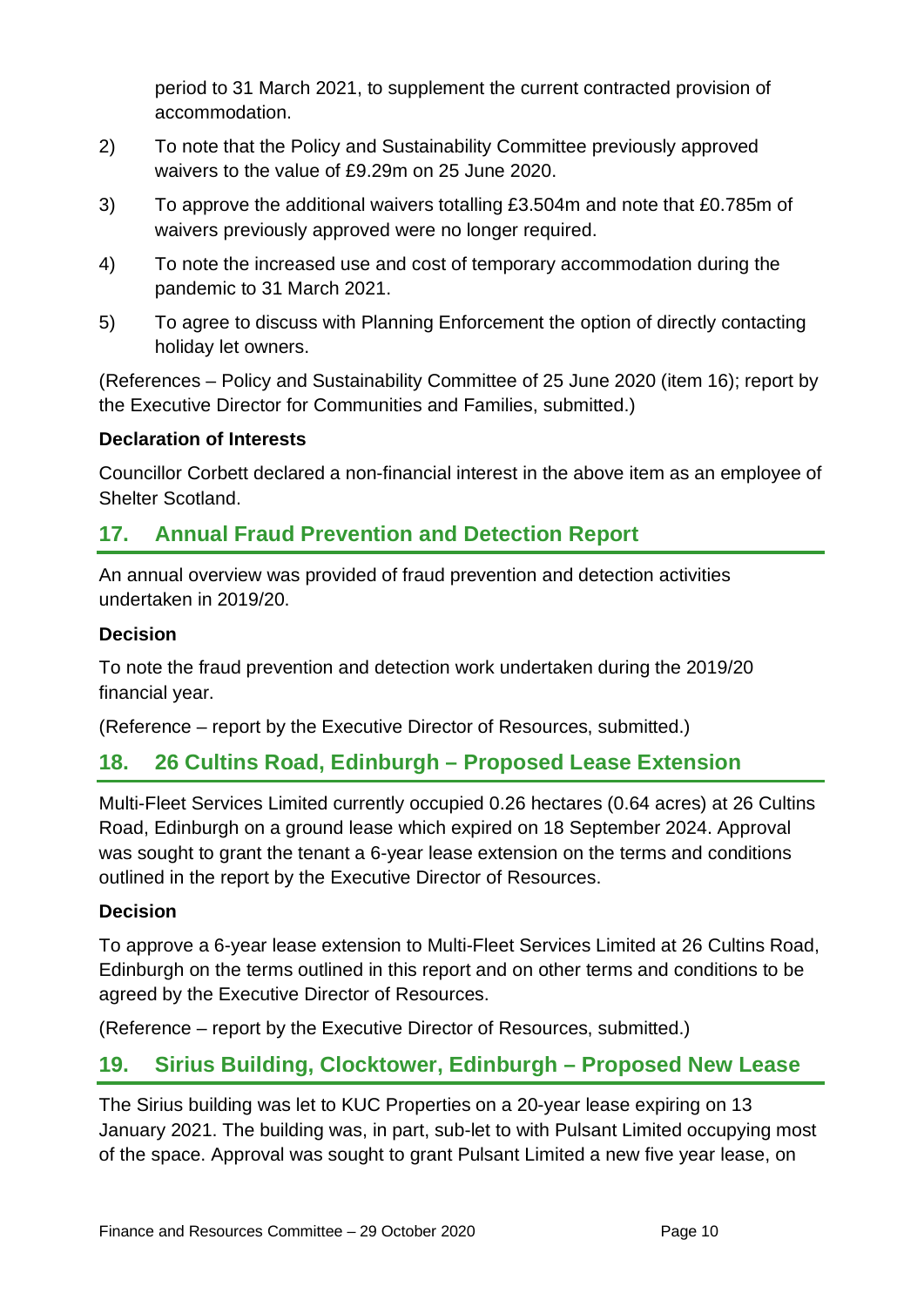the expiry of the lease to KUC properties on the terms and conditions outlined in the report by the Executive Director of Resources.

#### **Decision**

To approve a five-year lease to Pulsant Limited at the Sirius Building, Clocktower, Edinburgh, on the terms outlined in this report and on other terms and conditions to be agreed by the Executive Director of Resources.

(Reference – report by the Executive Director of Resources, submitted.)

### **20. Trinity Apse, Edinburgh – Proposed New Lease**

Trinity Apse was currently vacant and used on an ad-hoc basis for public events and as a Festival venue. Approval was sought to grant a new 25-year lease to Auld Alliance Limited on the terms and conditions outlined in the report by the Executive Director of Resources.

#### **Decision**

To approve a new 25-year lease to Auld Alliance Limited at Trinity Apse, 10 Chalmers Close, Edinburgh on the terms outlined in the report and on other terms and conditions to be agreed by the Executive Director of Resources.

(Reference – report by the Executive Director of Resources, submitted.)

### **21. 1st Floor, Ratho Park (Phase 3), Edinburgh – Proposed New Lease**

The first-floor office suite at Phase 3 Ratho Park, Newbridge had been vacant since August 2018 with limited interest during marketing. Approval was sought to grant a 20 year lease to Nykobing Ltd on the terms and conditions outlined in the report by the Executive Director of Resources.

#### **Decision**

To approve a new 20-year lease to Nykobing Ltd of the 1st Floor Office Suite, Ratho Park (Phase 3), on the terms outlined in the report and on other terms and conditions to be agreed by the Executive Director of Resources.

(Reference – report by the Executive Director of Resources, submitted.)

### **22. Miscellaneous Debts – Write-Off**

The Committee, in terms of Section 50(A)(4) of the Local Government (Scotland) Act 1973, excluded the public from the meeting during consideration of the following item of business for the reason that it involved the likely disclosure of exempt information as defined in Paragraph 6 Part 1 of Schedule 7(A) of the Act.

The current miscellaneous debt that was outstanding was summarised. This miscellaneous debt was deemed uncollectable and thus recommended for write-off. All possible methods of recovery had been attempted and the debt remained outstanding.